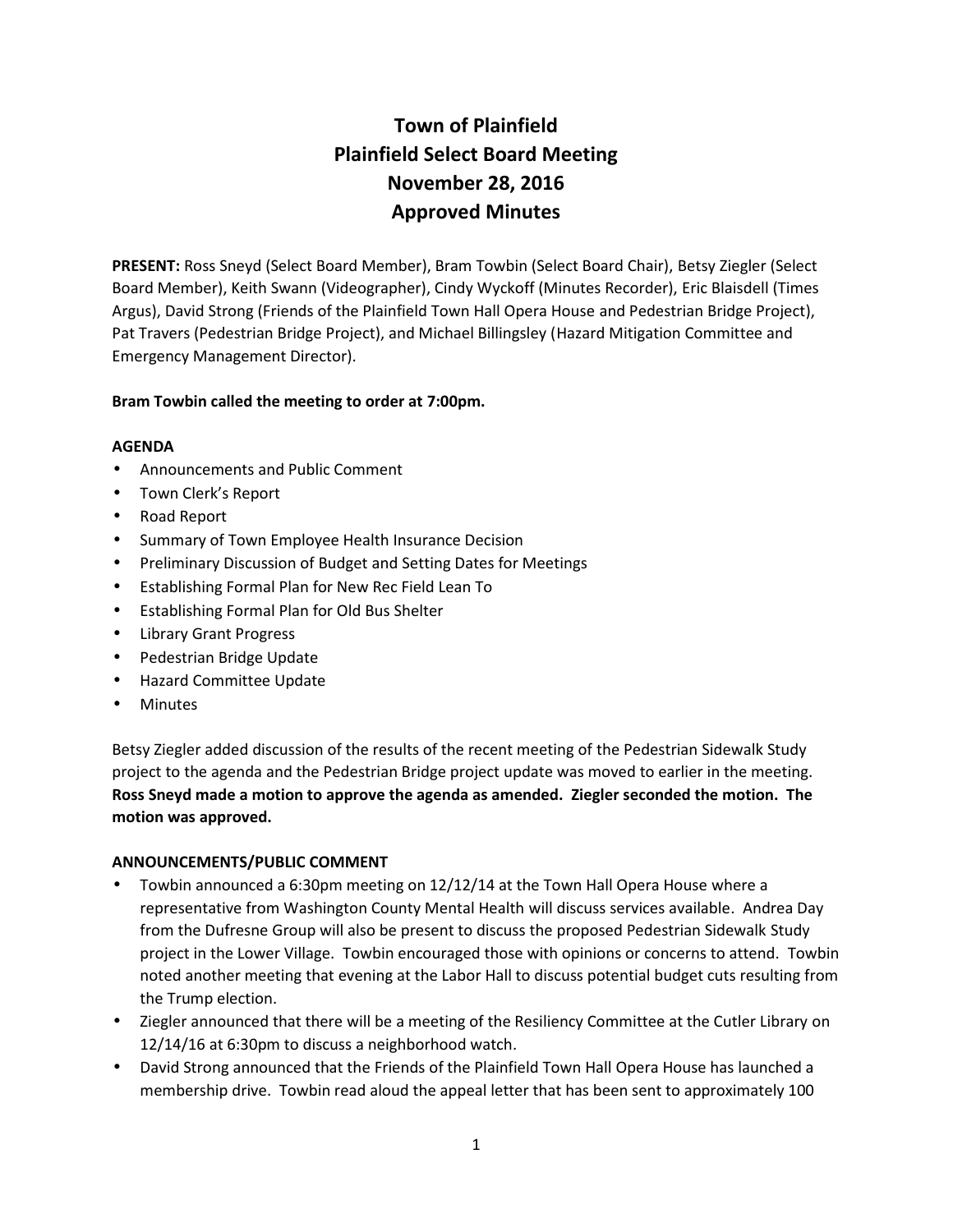people. Strong explained that membership fee funds are needed to apply for 501 c 3 status and pay for liability insurance. A budget request will be made through the Select Board to help oversee the building. Strong noted that the Friends are gearing up for a major fund drive in the spring for the planned addition to the building. Discussion followed on several upcoming events at the Town Hall Opera House, including a Farmers' Market on 12/18/16 from 10am to 2pm and a Christmas carol program, the date of which is as yet unknown.

# **PEDESTRIAN SIDEWALK STUDY UPDATE**

 Ziegler reviewed the background and current status of the Pedestrian Sidewalk Study project, funded by the Vermont Department of Transportation, to look into the possibility of completing the sidewalk network throughout the Lower Village and improve the section of sidewalk on Main Street between the Fire Station and the Park and Ride. Ziegler reported that survey responses and comments received via email and Facebook expressed both support and concerns. Towbin noted that additional comments will be collected at the 12/12/16 meeting at the Town Hall Opera House. Ziegler underscored the fact that the project is currently in the study phase and is a necessary step in developing a proposal to fund construction.

# **TOWN CLERK'S REPORT**

- Town Clerk/Treasurer Linda Wells was not present.
- Towbin noted the following items for the Select Board to review and approve:
	- Painting of the interior of the Town Offices;
	- A cost increase of \$202 for the new skating rink liner at the Recreation Field. **Ziegler made a motion to expend an additional \$202 to purchase a new liner for the skating rink at the Recreation Field. Sneyd seconded the motion. The motion was approved.**
	- The new Brookfield maintenance contract for \$250 to service the emergency generator at the Town Hall Opera House. **Ziegler made a motion to approve the sum of \$250 for the Program I Brookfield service maintenance contract. Sneyd seconded the motion. The motion was approved.**
	- An invoice for the repair work on the roof at the Town Hall Opera House, which Towbin presented to David Strong. Strong is working with Wells regarding the 20% match for the cost of the work.

# **ROAD REPORT**

- Road Foreman Mike Nolan was not present.
- Towbin noted a few line items in the Highway Department budget that will need attention going forward. The first is a physical documentation of all of the culverts in the Town. Because of the approximately \$12,000 cost to do the entire project at one time, it will be done in stages. A portion of that cost will be included in the upcoming budget. There is also the need to purchase a part for use on the street cleaning equipment and a sand sifter.

#### **PEDESTRIAN BRIDGE UPDATE**

 Local Project Manager Pat Travers reported on the status of the Pedestrian Bridge project, noting that three processes were going on at the present time: 1) the project design itself, which includes the design of both the sidewalk and the bridge, and which consists of conceptual, preliminary, and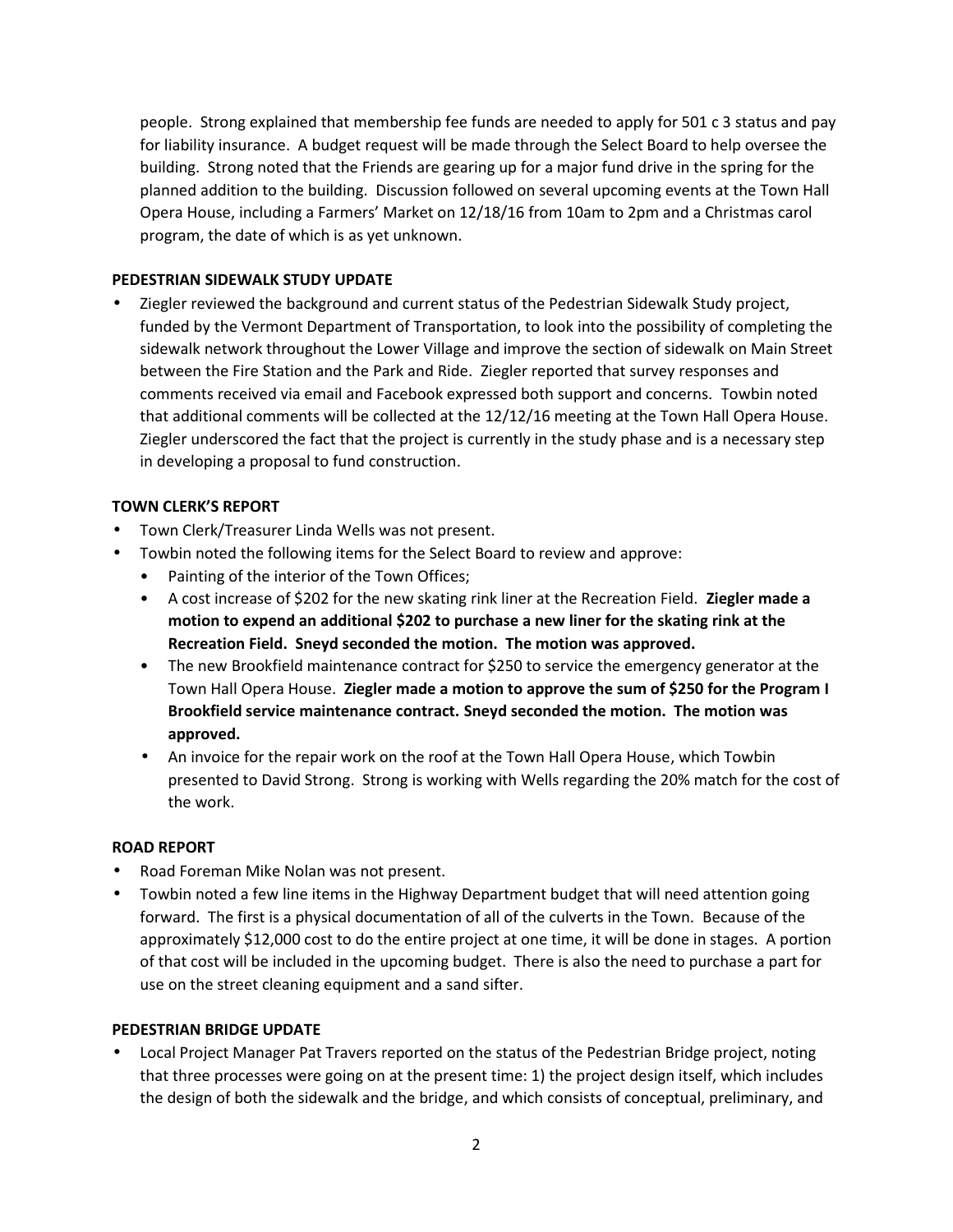final design phases; 2) the right-of-way process; and 3) the historical and environmental review, also called the categorical exclusion.

- Travers detailed the specifics and current status of the project design process. David Strong noted that he and four other community members, appointed by the Select Board, are serving on a local advisory committee to oversee the project. Travers described the proposed style of the bridge and noted that a 20'-30'-foot-long retaining wall on the east side of the river will be required. While the retaining wall will add to the project's cost, both Strong and Travers noted that the increase will be offset by the fact that the actual bridge construction costs have come in lower than the figure budgeted for in the conceptual design estimate.
- Travers stated that the right-of-way process will entail acquiring temporary construction easement agreements from three property owners, and that there will be no permanent takings. The proposed construction easement documents and right-of-way drawing are currently being reviewed by VTRANS and are expected back by mid-December 2016. At that point, the three property owners can be approached. The process will move forward more quickly if all of the property owners agree to the easements without requiring compensation. If any do, additional time will be necessary to negotiate rental specifics and rewrite the easement agreements.
- Travers reported that the archeological study and the historic and environmental review, or categorical exclusion, has been completed and is now being reviewed by the Federal Highway Administration. Because the railings that will be removed from the existing bridge are considered historical, the Federal Highway Administration needs to do a thorough review of the project. This review is expected to be completed by the end of January 2017 after which time a public hearing will be held followed by the submission of the preliminary plan to VTRANS for review. VTRANS will either approve the preliminary design or make modifications that will need to be incorporated. At this point, the final design phase will be complete and construction specifications can be developed. Travers noted that if the right-of-way process goes smoothly, he estimates that the project can go out to bid in early to mid-summer 2017.
- Travers noted that two additional permits will be required. Because the project crosses a river, an in-the-river permit is needed from the Vermont Agency of Natural Resources and a permit for working within the floodplain is needed from the Army Corps of Engineers. In addition, Green Mountain Power has to formally approve the relocation of the utility pole by the kiosk on the east side of the river to accommodate the sidewalk.
- Discussion followed on the timeframe of the bid process and the source of the Town's 10% match, approximately \$40,000, for the project. Strong noted that it had been decided that the Town's match will come from the Arch Batchelder fund, the namesake of which had donated money to the Town in the 1930s and whose property was located on the site of the proposed project. Travers estimated that if construction begins on 9/1/17, the project should be completed by 11/1/17.
- Travers provided a brief update on the State's plans to address the dangerous Route 2/Main Street intersection, noting that VTRANS has gone back through some conceptual designs and is doing additional research.

#### **ESTABLISHING FORMAL PLAN FOR NEW REC FIELD LEAN TO**

 Strong recommended establishing a committee to development designs for the new structure and its location. He noted a matching grant that is available through the State of Vermont's Recreational Facilities Program, the application process for which will be coming up in July 2017. Strong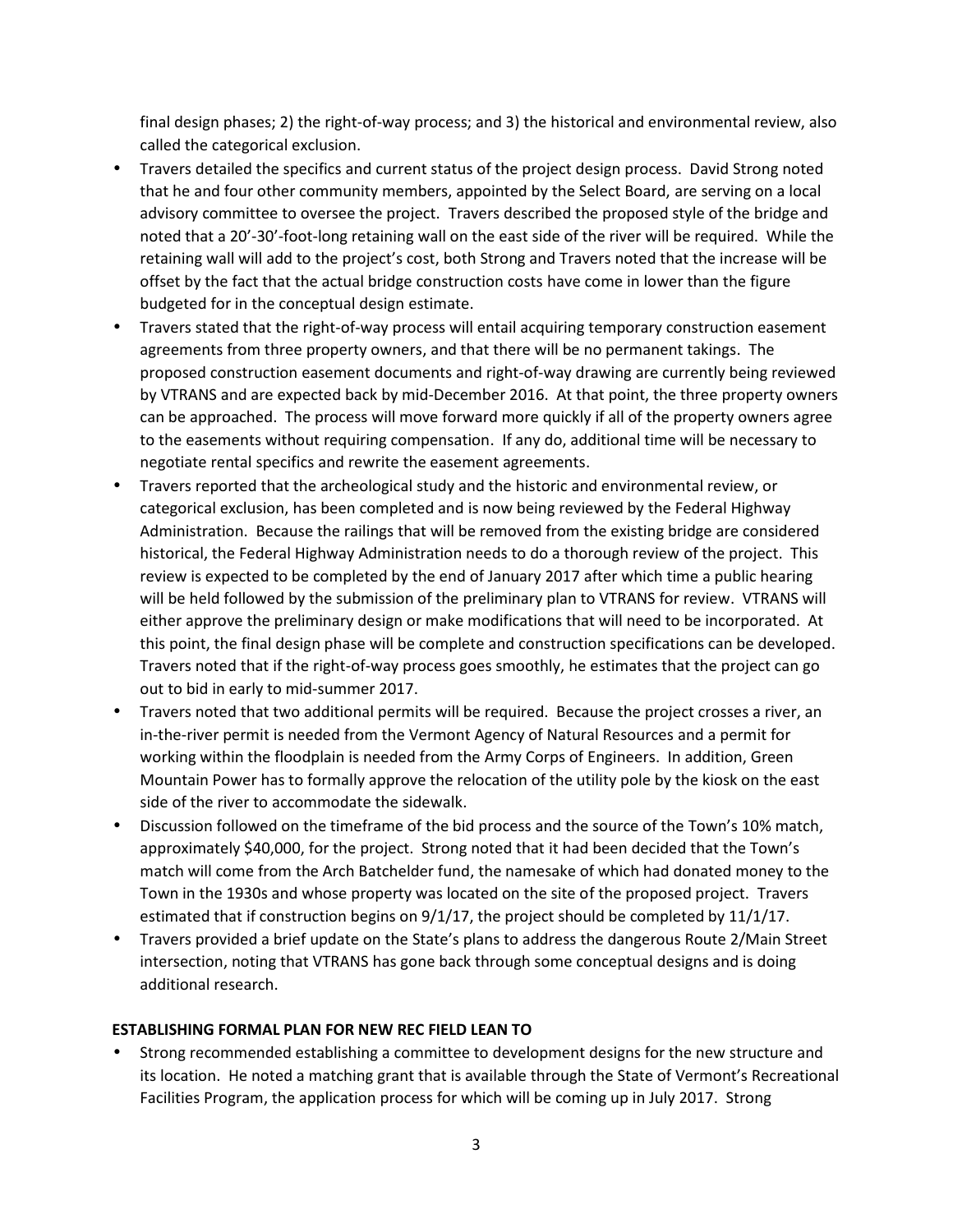suggested having a design, plan, and cost estimate ready to go at that time. He stated that \$500 was raised at the last Old Home Days event, which needs to be spent before the end of this fiscal year in June 2017. Strong recommended that it be spent on getting someone to help with the design process. A brief discussion followed on the possibility of fundraising to generate revenue towards the Town's matching funds for the project and engaging volunteers.

#### **ESTABLISHING FORMAL PLAN FOR OLD BUS SHELTER**

- Strong noted that he had obtained a \$400 estimate from Carroll Concrete to pour concrete for the cement pad at the relocation site of the old bus shelter at the Post Office. Excavation, installation of rebar, and screeding of the concrete would need to be done by volunteers. It was agreed that it was too late to start the project this year, but a plan should be in place for the spring of 2017.
- Towbin reminded that there is a 5,000-gallon plastic tank available that the Town had used for spreading chloride. It has a small crack, but is usable. Anyone interested should contact Town Clerk Linda Wells.

#### **HAZARD COMMITTEE UPDATE**

- Michael Billingsley noted the beneficial nature of coordination among the Town's Emergency Management Director, the Hazard Mitigation Committee, the Resiliency Committee, and the emergency response team, stating that they are looking for ways to increase the overlap. He provided an update on the issues being considered by the Hazard Mitigation Committee, including: options for Brook Road bridge improvements if funding is not available; the history of damage caused to road and bridge infrastructures by the Great Brook; vulnerabilities associated with the location of Twinfield Union School; identifying vulnerable households in Town; and building the public's familiarity with the destructive aspects of Great Brook's behavior resulting from various flood loads.
- Billingsley reported on his recent activities as the Town's Emergency Management Director (EMD), noting that at recent trainings he attended, he was informed of the extreme importance of preparation for and documentation of emergency events. Due to the fact that contractors have to stop working after 72 hours in the aftermath of a disaster, Towbin asked Billingsley to explore templates that other towns might use in pre-contracting with vendors. Other EMD activities Billingsley reported on included: getting the Goddard College shelter fully compliant and available, including auxiliary capacity to care for stranded animals; forming an emergency management district with Cabot and Marshfield; building a team of trained volunteers available in a flooding event to help manage traffic and assist in directing others towards safety and away from danger; understanding the changes in the weather to be better prepared for climate-driven disasters; and obtain better mapping from and forming a notification network with Green Mountain Power.

#### **LIBRARY GRANT PROGRESS**

 Sneyd reported that the Cutler Library is ready to apply to the State for the planning grant, but before doing so, a public hearing needs to be held. The tentative plan is hold the public hearing on 12/19/16 to give the Library time to apply for the grant before the end of December, with the goal of having a decision by the State in February. The Select Board will need to endorse and authorize the application and therefore will be presented with a resolution at its 12/12/16 meeting.